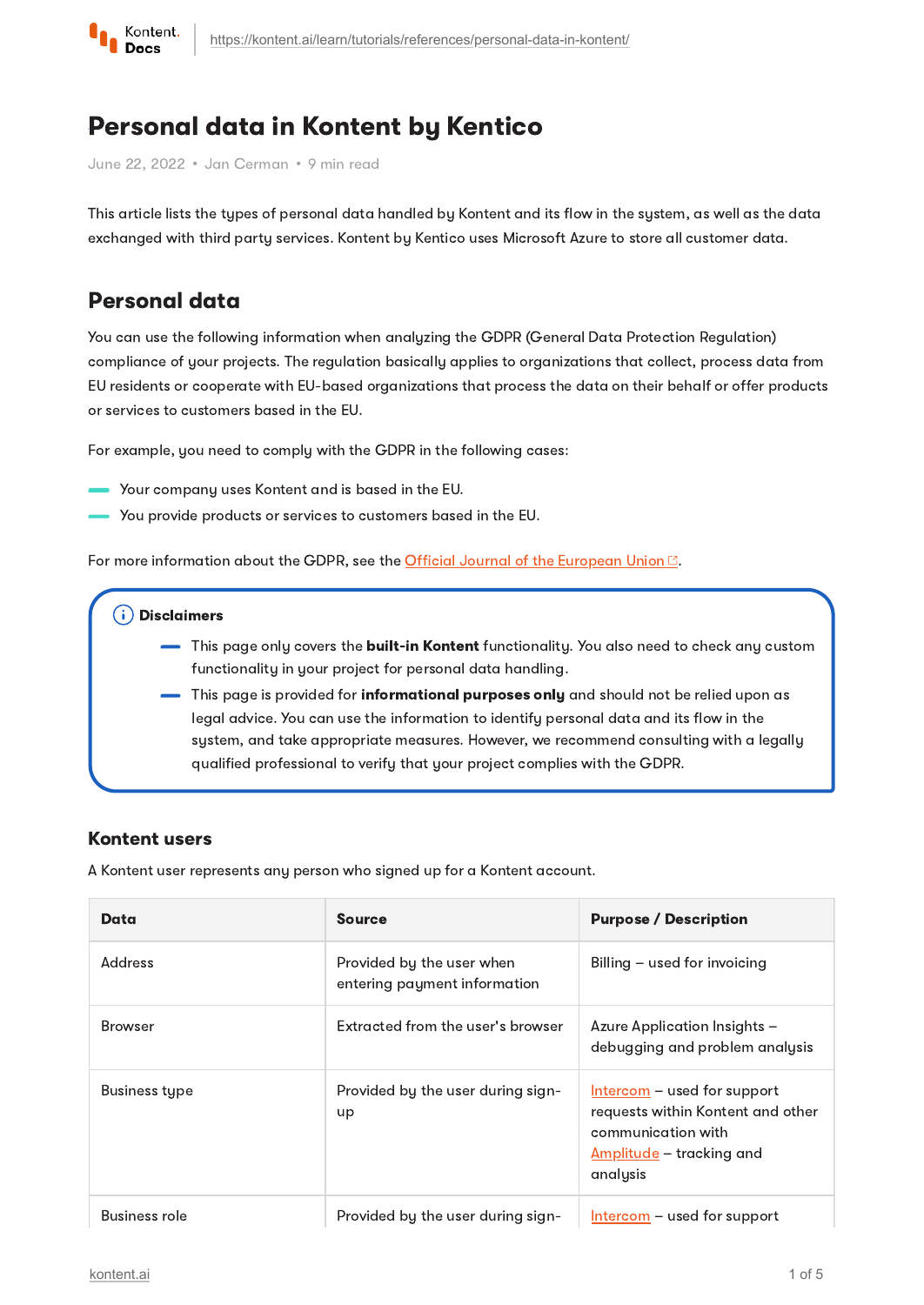

I

|                              | up                                                                                                                                              | requests within Kontent and other<br>communication with Kentico<br>Amplitude - tracking and<br>analysis                                                                                                                                                                                                                                                                                                                                                                                                                                                  |
|------------------------------|-------------------------------------------------------------------------------------------------------------------------------------------------|----------------------------------------------------------------------------------------------------------------------------------------------------------------------------------------------------------------------------------------------------------------------------------------------------------------------------------------------------------------------------------------------------------------------------------------------------------------------------------------------------------------------------------------------------------|
| Content                      | Provided by the user when using<br>Kontent                                                                                                      | Any content typed in by the user.<br>Also includes user information in<br>comments, older versions,<br>workflows, and so on.                                                                                                                                                                                                                                                                                                                                                                                                                             |
| Device type                  | Extracted from the user's browser                                                                                                               | Azure Application Insights -<br>debugging and problem analysis                                                                                                                                                                                                                                                                                                                                                                                                                                                                                           |
| <b>Email address</b>         | Provided by the user during sign-<br>up<br>Provided by other user when<br>inviting the user                                                     | Amplitude - tracking and<br>analysis (domain only)<br>Authentication - used to<br>authenticate the user during sign-<br>in (Auth0)<br>Azure Application Insights -<br>debugging and problem analysis<br>Billing - used for invoices and<br>reports<br>Emails - sending service and<br>subscription notifications<br>(SendGrid)<br>Intercom - used for support<br>requests within Kontent and other<br>communication with Kentico<br>Invitations - used to invite new<br>users to Kontent projects<br>User profile - managing user<br>profile information |
| Events and activity tracking | Logged by the system when user<br>performs an action                                                                                            | Amplitude - tracking and<br>analysis<br>Azure Application Insights -<br>debugging and problem analysis<br>Hotjar - tracking and analysis<br>Intercom - used for support<br>requests within Kontent and other<br>communication with Kentico                                                                                                                                                                                                                                                                                                               |
| Geolocation data             | <b>Extracted from network</b><br>communication with the user                                                                                    | Azure Application Insights -<br>debugging and problem analysis                                                                                                                                                                                                                                                                                                                                                                                                                                                                                           |
| IP address                   | <b>Extracted from network</b><br>communication with the user                                                                                    | Azure Application Insights -<br>debugging and problem analysis                                                                                                                                                                                                                                                                                                                                                                                                                                                                                           |
| Name                         | Provided by the user during sign-<br>up<br>Provided by the user on the user<br>profile page<br>Provided by other user when<br>inviting the user | Billing - used for generating<br>reports and subscription<br>management<br>$Intercom – used for support$<br>requests within Kontent and other<br>communication with Kentico                                                                                                                                                                                                                                                                                                                                                                              |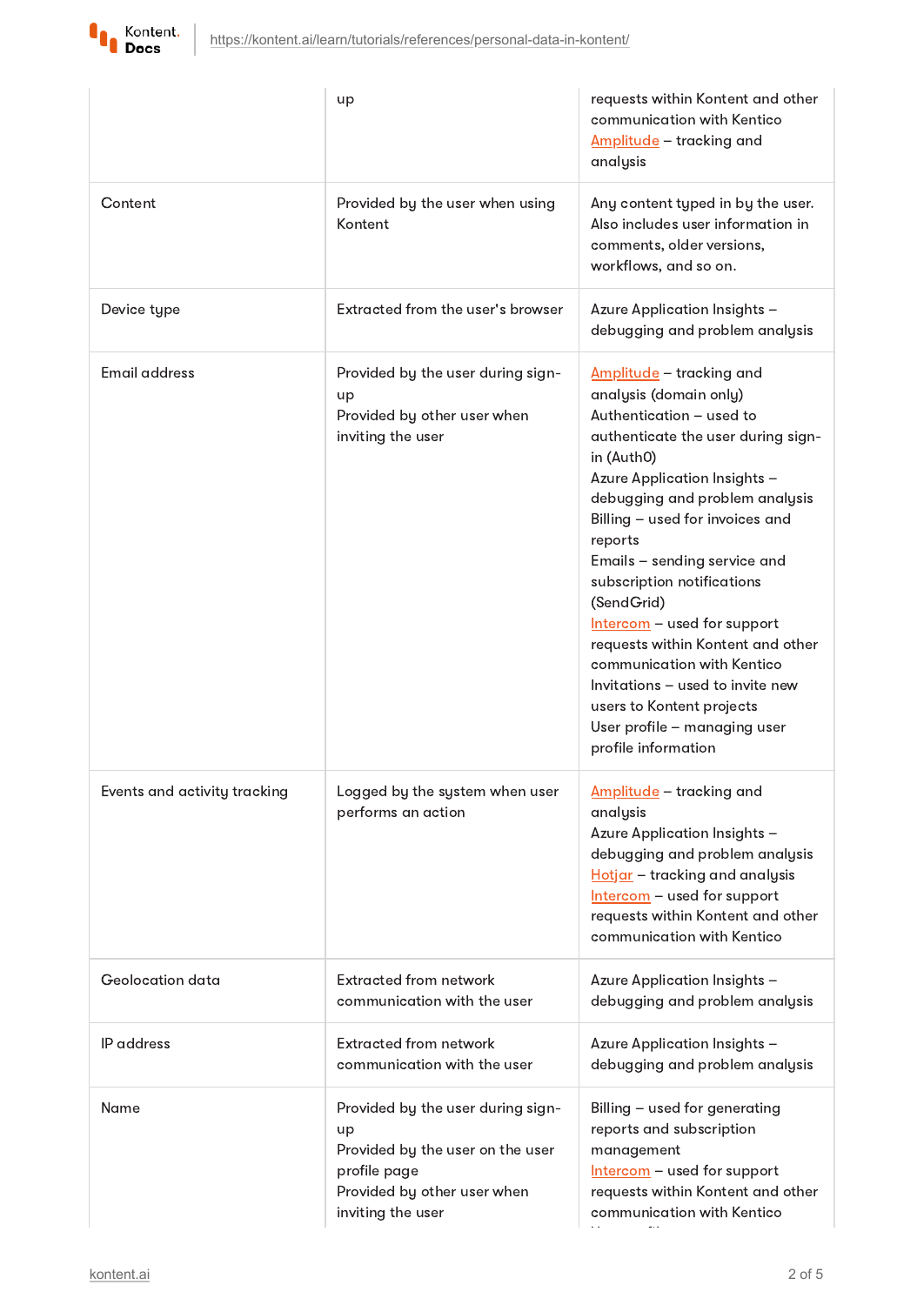

|                         |                                                                 | User profile - managing user<br>profile information                                                                                                                                                                                                                                                                                        |
|-------------------------|-----------------------------------------------------------------|--------------------------------------------------------------------------------------------------------------------------------------------------------------------------------------------------------------------------------------------------------------------------------------------------------------------------------------------|
| <b>Operating system</b> | Extracted from the user's browser                               | Azure Application Insights -<br>debugging and problem analysis                                                                                                                                                                                                                                                                             |
| Password                | Provided by the user during sign-<br>up                         | Authentication - used to<br>authenticate the user during sign-<br>in (AuthO)                                                                                                                                                                                                                                                               |
| Payer ID                | Payer ID                                                        | Billing - used to identify the user<br>in the billing system                                                                                                                                                                                                                                                                               |
| Phone number            | Provided by the user during sign-<br>up                         | Your phone number is used for<br>account recovery and<br>verification.<br>Intercom - used for support<br>requests within Kontent and other<br>communication with Kentico                                                                                                                                                                   |
| Subscription plan       | Assigned by the system during<br>sign-up<br>Managed by the user | Billing - subscription<br>management                                                                                                                                                                                                                                                                                                       |
| User creation date      | System-generated during sign-up                                 | Azure Application Insights -<br>debugging and problem analysis                                                                                                                                                                                                                                                                             |
| User ID                 | System-generated during sign-up                                 | <u>Amplitude</u> – tracking and<br>analysis<br>Authentication - used to<br>authenticate the user during sign-<br>in (AuthO)<br>Azure Application Insights -<br>debugging and problem analysis<br>Intercom - used for support<br>requests within Kontent and other<br>communication with Kentico<br>Unique identification in the<br>product |
| User role               | Configured by other user with<br>required permissions           | Determines what the user can<br>access in Kontent                                                                                                                                                                                                                                                                                          |

# Third-party services

## <span id="page-2-0"></span>Amplitude

Provider: Amplitude Inc., having its registered office 631 Howard St., Floor 5, San Francisco, CA 94105, United States of America

Amplitude is an event tracking, growth, and product analytics tool. Kontent uses Amplitude to see how users interact with Kontent (on [anonymous](https://amplitude.com/) basis) in order to gather insights and improve the product. More about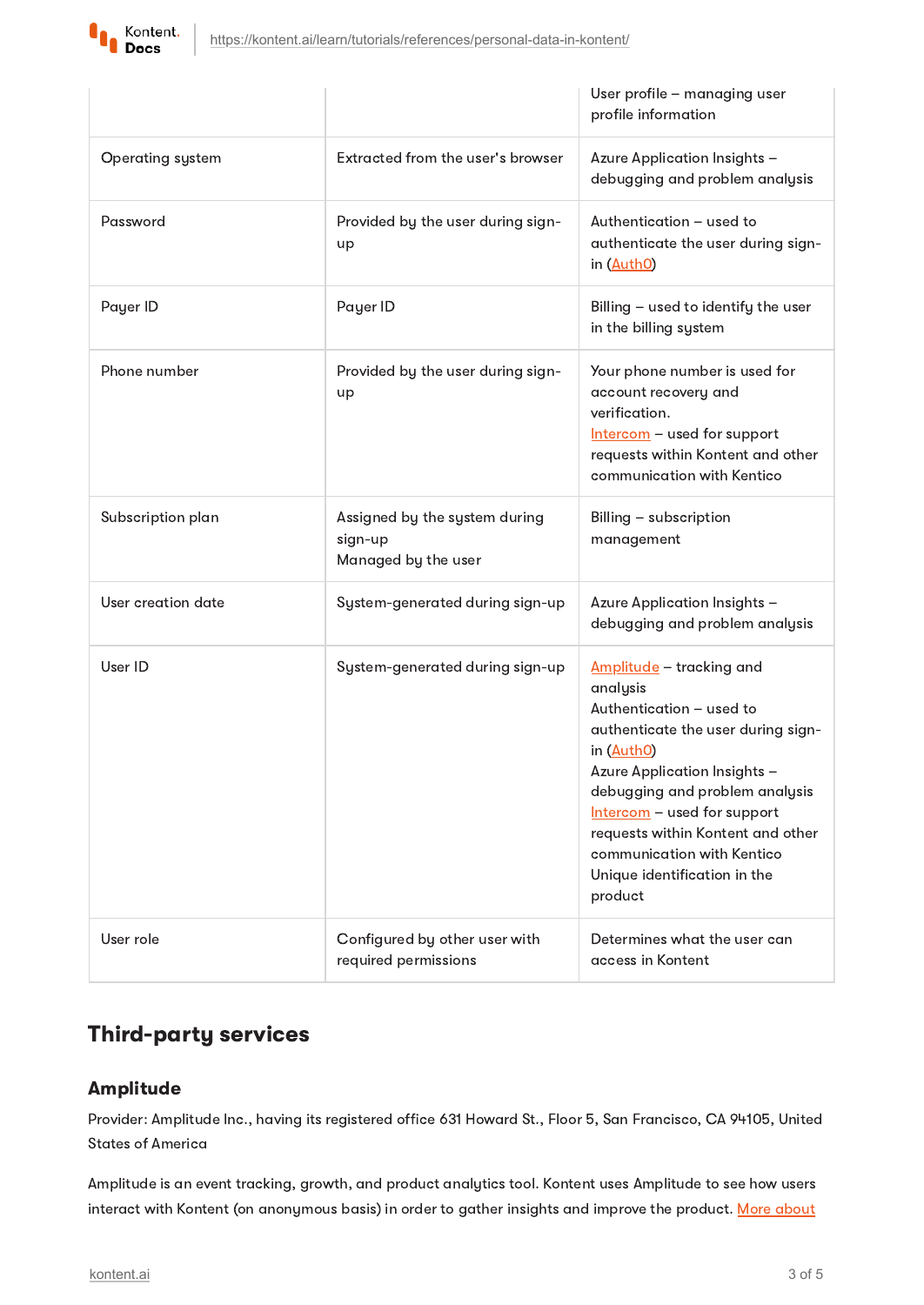

#### [Amplitude](https://amplitude.com/)<sup>C</sup>.

Data we send:

- **Business role**
- **Business type**
- Domain of the email address
- Events and activity tracking (data acquired thereby)
- User ID

## <span id="page-3-2"></span>Auth0

Provider: Auth0, Inc., having its registered office at 10800 NE 8th Street, Suite 600, Bellevue, WA 98004, United States of America

Auth0 is an identity [management](https://auth0.com/gdpr) platform. Kontent uses Auth0 to manage user sign-ups and sign-ins. More about Auth0 and the GDPRE.

Data we send:

- User ID

Data we receive:

**Email address** 

## <span id="page-3-1"></span>Hotjar

Provider: Hotjar Limited, a private limited liability company, having its registered office at Level 2, St Julian's Business Centre, 3, Elia Zammit Street, St Julian's STJ 1000, Malta

Hotjar is an online behavior and feedback tool. Kontent uses Hotjar to see how users work with the service (on anonymous basis) and optimize the user experience. More about [Hotjar](https://www.hotjar.com/legal/compliance/gdpr-commitment/) and the GDPR<sup>[2]</sup>.

Data we send:

- Events and activity tracking (data acquired thereby)

### <span id="page-3-0"></span>Intercom

Provider: Intercom R&D Unlimited Company, having its registered office at 2nd Floor, Stephen Court, 18-21 St. Stephen's Green, Dublin 2, Republic of Ireland

Intercom is a customer messaging platform. Kontent uses Intercom as a platform for placing support requests and sending targeted messages to Kontent users and manage [conversations](https://docs.intercom.com/pricing-privacy-and-terms/how-were-preparing-for-gdpr) with leads and customers. More about Intercom and the GDPR<sup>C</sup>.

Data we send:

- **Business role**
- Business type